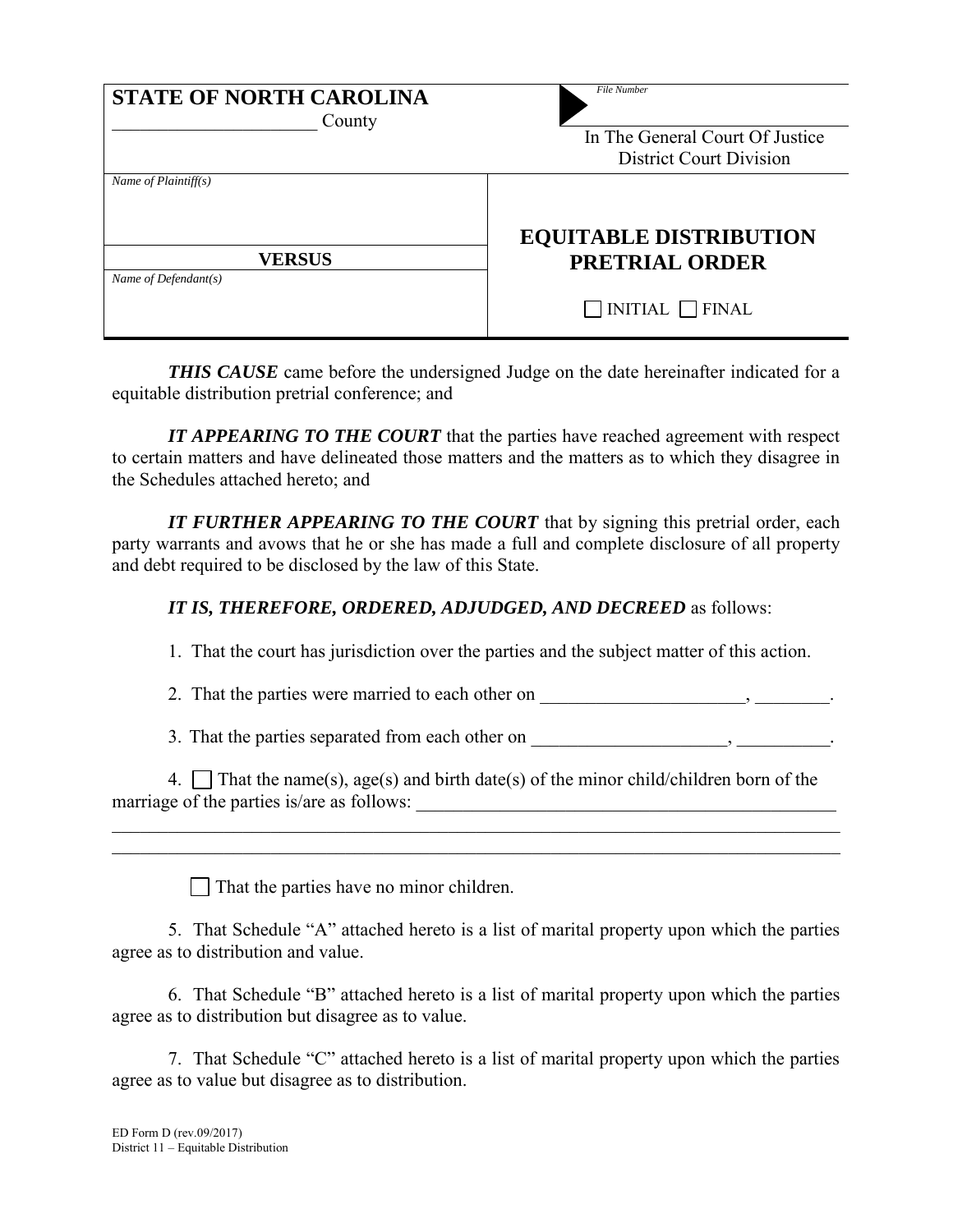8. That Schedule "D" attached hereto is a list of marital property upon which the parties disagree as to distribution and value.

9. That Schedule "E" attached hereto is a list of property which only one of the parties contends is marital property.

10. That Schedule "F" attached hereto is a list of divisible property upon which the parties agree as to distribution and value.

11. That Schedule "G" attached hereto is a list of divisible property upon which the parties agree as to distribution but disagree as to value.

12. That Schedule "H" attached hereto is a list of divisible property upon which the parties agree as to value but disagree as to distribution.

13. That Schedule "I" attached hereto is a list of divisible property upon which the parties disagree as to distribution and value.

14. That Schedule "J" attached hereto is a list of divisible property which only one of the parties contends is divisible.

15. That Schedule "K" attached hereto is a list of separate property upon which the parties agree as to ownership and value.

16. That Schedule "L" attached hereto is a list of separate property upon which the parties agree as to ownership but disagree as to value.

17. That Schedule "M-1" attached hereto is a list of marital debts upon which the parties agree as to value on date of separation, present value and amounts paid since date of separation.

18. That Schedule "M-2" attached hereto is a list of marital debts upon which the parties disagree as to value but agree as to distribution.

19. That Schedule "M-3" attached hereto is a list of marital debts upon which the parties disagree as to value and disagree on distribution.

20. That Schedule "N" attached hereto is a list of debts which only one of the parties contends is marital debt.

21. That Schedule "O" attached hereto is a list of the plaintiff's contentions for an unequal division.

22. That Schedule "P" attached hereto is a list of the defendant's contentions for an unequal division.

23. That the presiding judge shall rule on the following issues:

a. What is the net value of each item on Schedule "B"?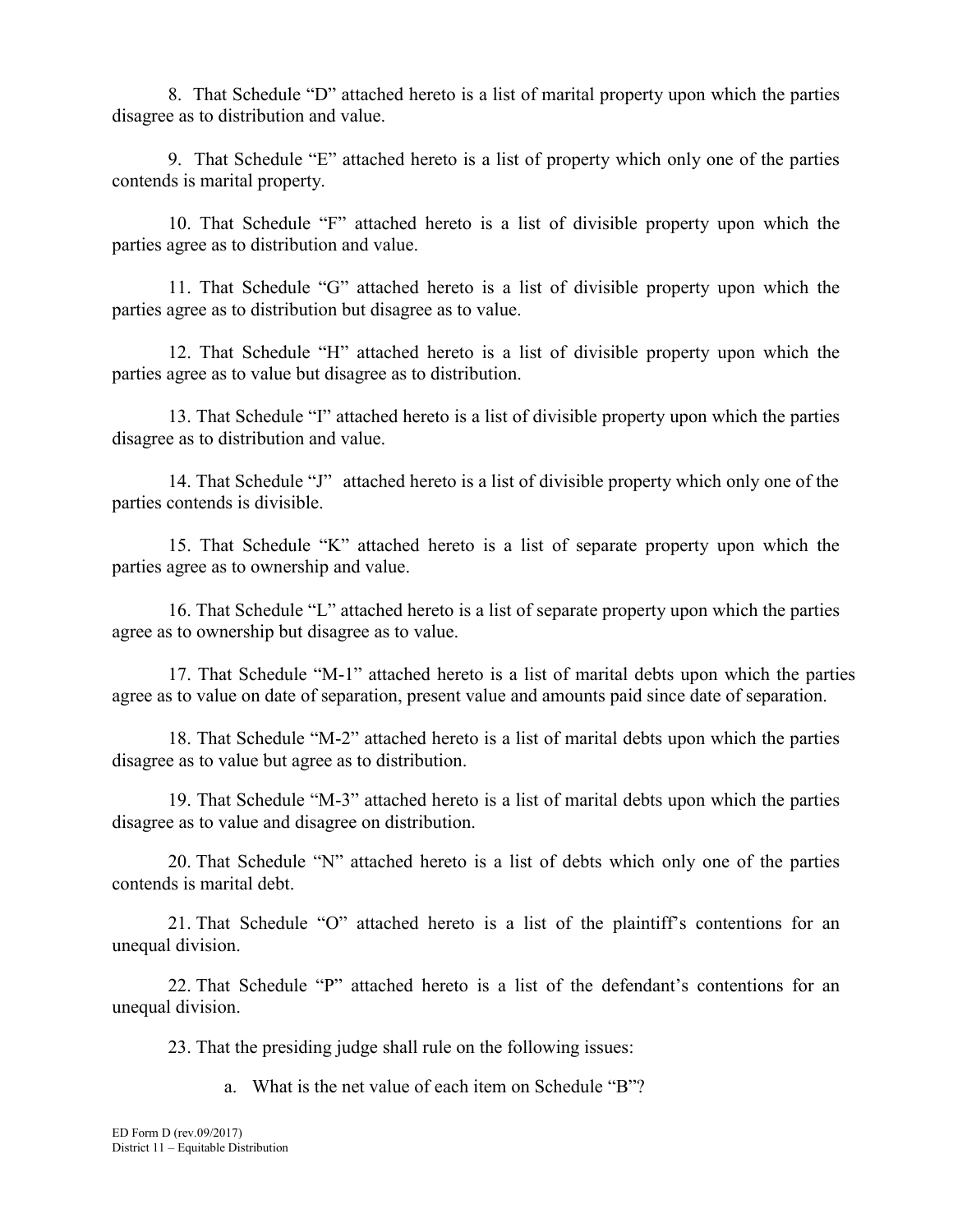- b. Which party shall be the owner of the items on Schedule "C"?
- c. What is the net value of each item on Schedule "D" and which party shall be the owner of each such item?
- d. Whether the items on Schedule "E" are marital property and, if so, what is the net value of each such item and which party shall be the owner of each such item?
- e. What is the net value of each item on Schedule "G"?
- f. Which party shall be the owner of the items on Schedule "H"?
- g. What is the net value of each item on Schedule "I" and which party shall be the owner of each such item?
- h. Whether the items on Schedule "J" are divisible property and, if so, what is the value of each such item and which party shall be assigned each such item?
- i. What is the net value of the items on Schedule "L"?
- j. What is the value of the items on Schedules "M-2" and "M-3"?
- k. Which party shall be assigned the items on Schedule "M-3"?
- l. Whether the items on Schedule "N" are marital debt and, if so, which party shall be assigned each such item?
- m. Whether an equal division of marital property, divisible property and marital debt is equitable and, if not, what is an equitable division of such property and debt?
- n. Whether an in-kind distribution of marital property, divisible property and marital debt is equitable and, if not, what distributive award should be provided to achieve equity between the parties?
- o. Any other issue(s) which the court needs to resolve to completely determine the plaintiff's/defendant's claim(s) for equitable distribution.

Date:

District Court Judge Presiding